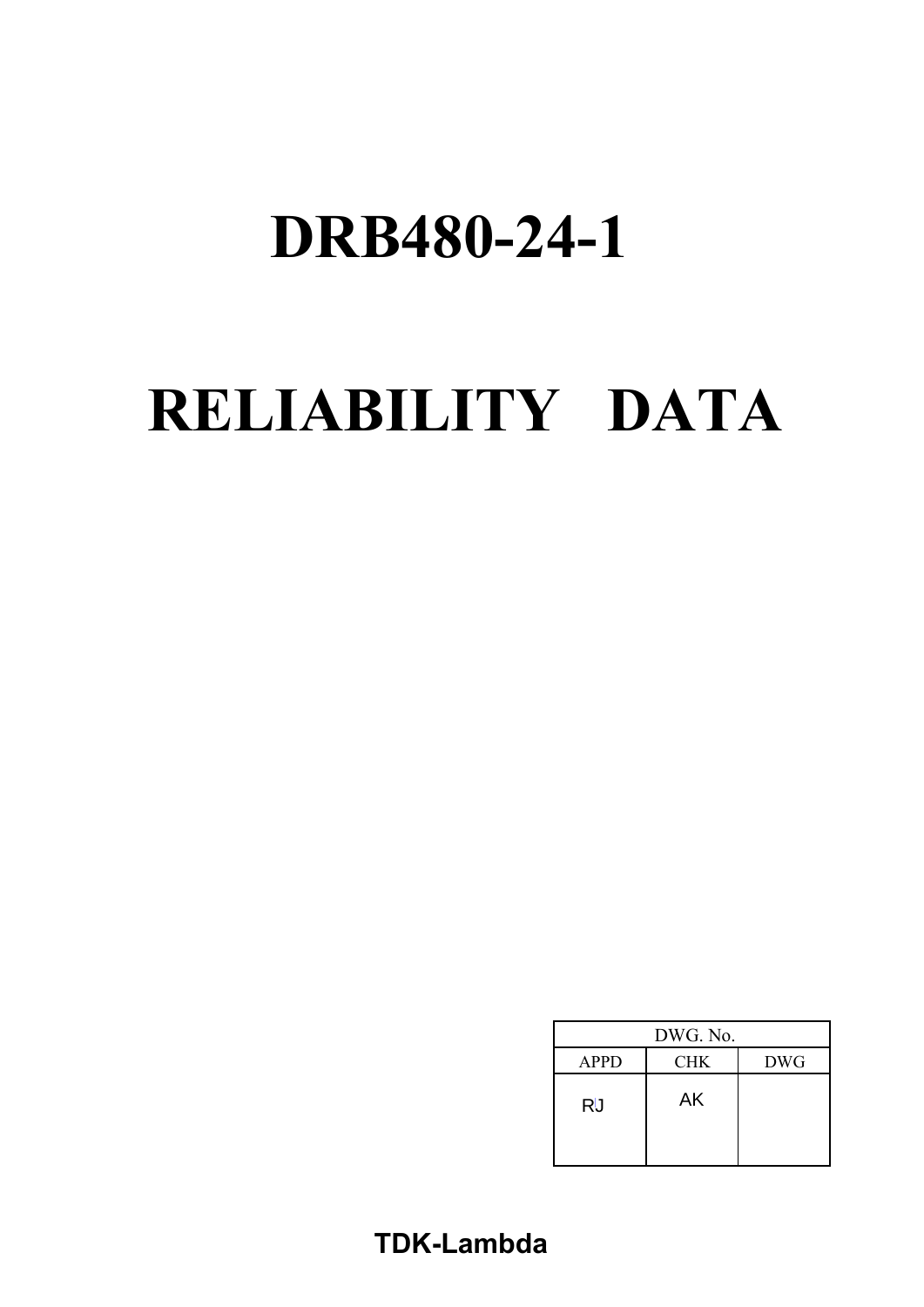# **INDEX**

※ Test results are typical data.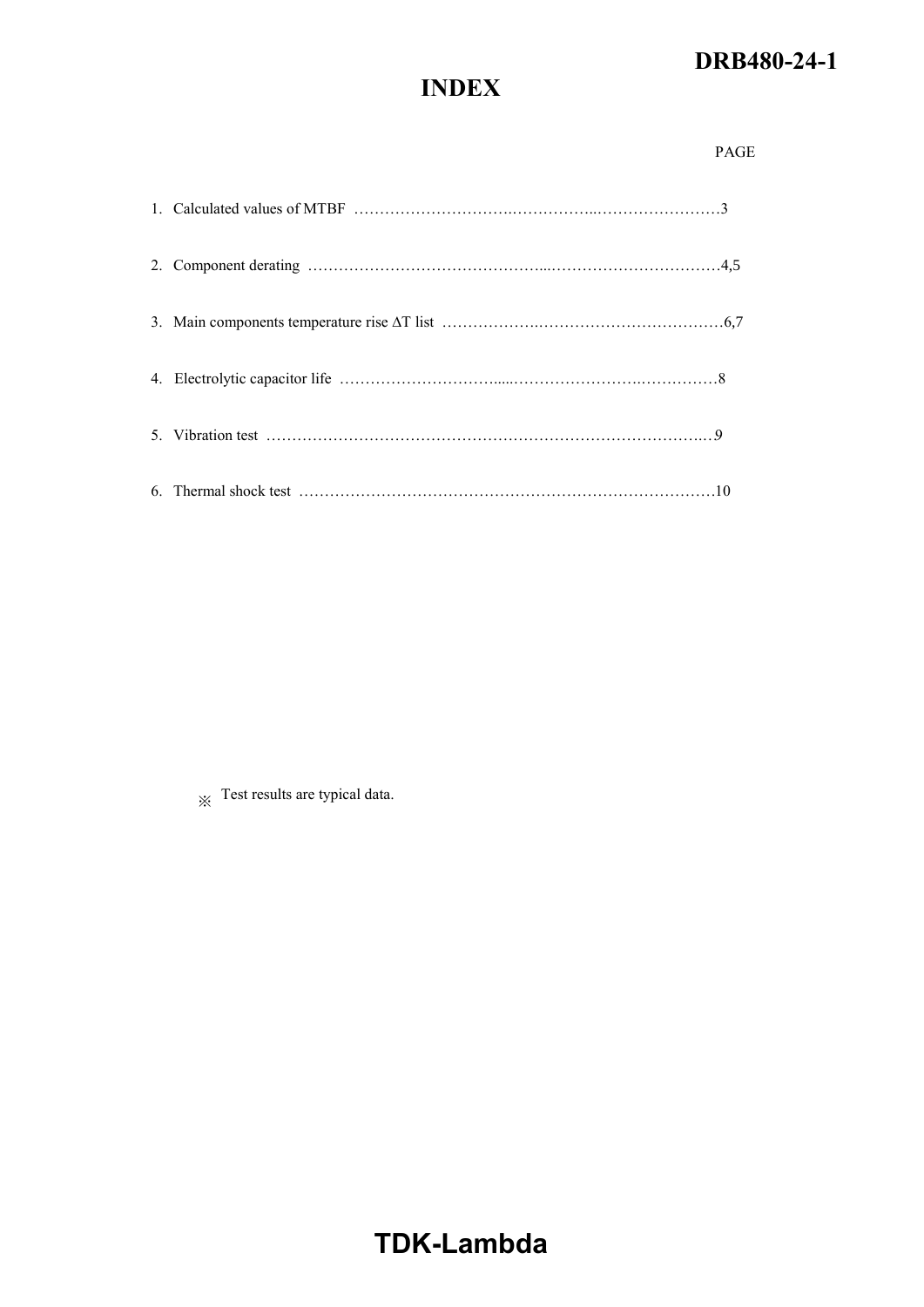## **1. Calculated values for MTBF**

## **MODEL : DRB480-24-1**

#### **1. Calculating Method**

Calculated based on part count reliability projection of Telcordia (\*1). Individual failure rates  $I_G$  is given to each part and MTBF is calculated by the count of each part.

\*1: Telcordia Document "Reliability Prediction Procedure for Electronic Equipment" (Document number SR-332 Issue3 ,Method I,Quality level II)

Formula :

| $MTBF =$<br>----------- |                                     | $X 10^6$ (HOURS) |
|-------------------------|-------------------------------------|------------------|
| $\lambda$ equip         | n                                   |                  |
|                         | $\Sigma$ Ni $(\lambda_G \pi_Q)_{i}$ |                  |
|                         | $i=1$                               |                  |

where :

| $\lambda$ equip   | $=$ Total Equipment Failure Rate (Failure / 106 Hours)                          |
|-------------------|---------------------------------------------------------------------------------|
| $\lambda_{\rm G}$ | $=$ Generic Failure Rate For The ith Generic Part (Failure / 106 Hours)         |
| Ni                | $=$ Quantity of ith Generic Part                                                |
| n                 | = Number of Different Generic Part Categories                                   |
| $\pi_{\Omega}$    | Generic Quality Factor for the ith Generic Part ( $\pi_{\text{O}} = 1$ )<br>$=$ |
|                   |                                                                                 |

#### **2. MTBF Values**

| Environmental factor: GB (Ground, Benign) |  |
|-------------------------------------------|--|
|                                           |  |

| Line<br>Input | Output<br><b>Volts</b> | Load | Tamb           | <b>MTBF</b><br>(hrs) |
|---------------|------------------------|------|----------------|----------------------|
| 100V          | 24V                    | 15A  | $40^{\circ}$ C | 380,00               |
| 120V          | 24V                    | 20A  | $25^{\circ}$ C | 437,000              |
| 120V          | 24V                    | 20A  | $50^{\circ}$ C | 122,000              |
| 230V          | 24V                    | 20A  | $25^{\circ}$ C | 644,000              |
| 230V          | 24V                    | 20A  | $50^{\circ}$ C | 173,000              |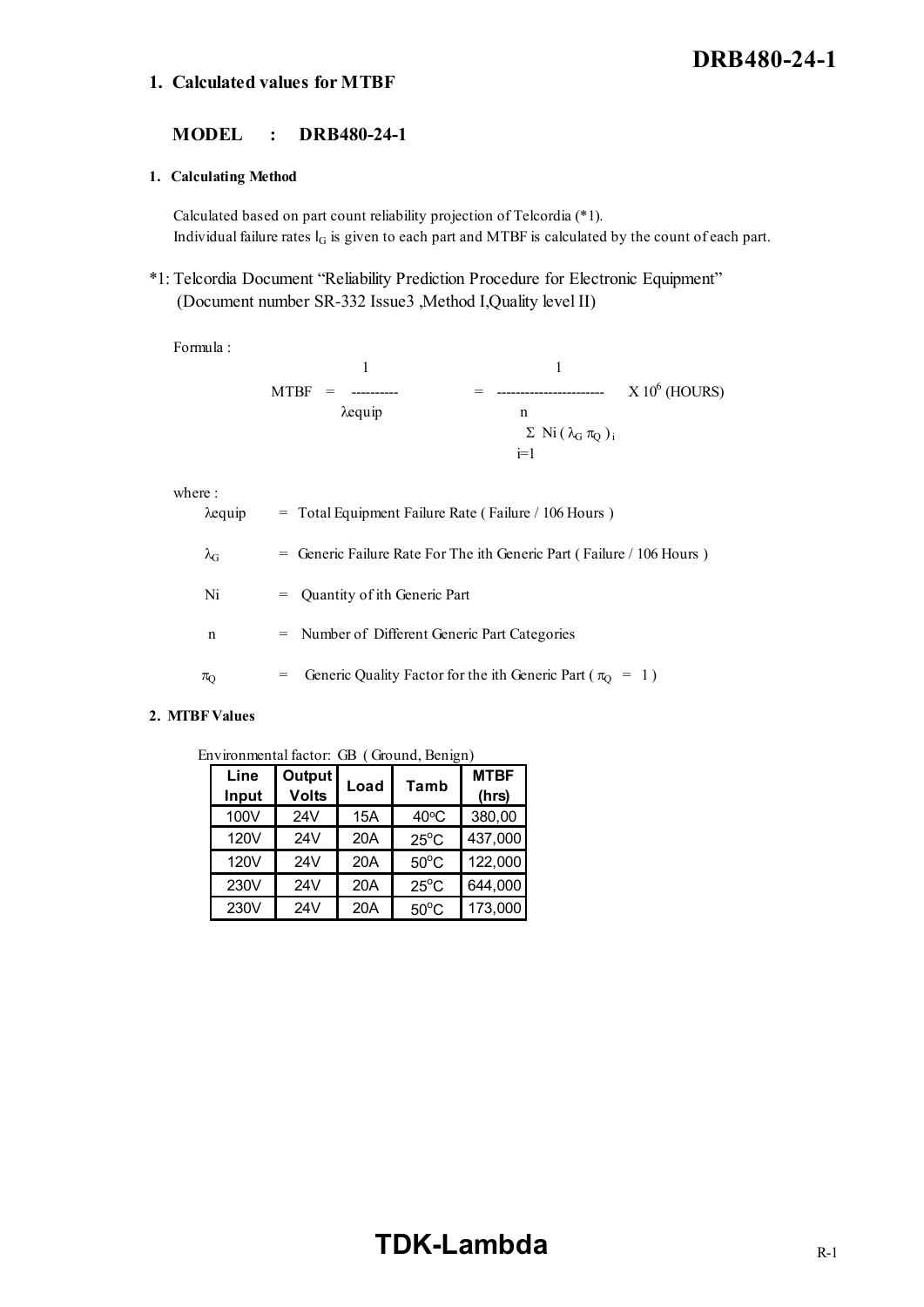## **2. Component derating**

## **MODEL : DRB480-24-1**

#### **(1) Calculating method**

(a) Measuring Conditions

| Input  | $\therefore$ 120 VAC        | $\Box$ Ambient temperature : 50°C |                |
|--------|-----------------------------|-----------------------------------|----------------|
| Output | $\therefore$ 24V 20A (100%) | Mounting method                   | : Mounting $A$ |

(b) Semiconductors

 Compared with maximum junction temperature and actual one which is calculated based on case temperature, power dissipation and thermal impedance.

(c) IC.

Ambient temperature, operating condition, power dissipation and so on are within derating criteria.

(d) Calculating Method of Thermal Impedance

$$
\boldsymbol{\theta}_{j-c} = \frac{T_{j(\text{max})} - T_c}{P_{c(\text{max})}} \qquad \boldsymbol{\theta}_{j-a} = \frac{T_{j(\text{max})} - T_a}{P_{c(\text{max})}} \qquad \boldsymbol{\theta}_{j-1} = \frac{T_{j(\text{max})} - T_1}{P_{c(\text{max})}}
$$

T<sub>c</sub> : Case temperature at start point of derating ; 25<sup>o</sup>C in general

Ta **:** Ambient temperature at start point of derating ; 25°C in general

Tj **:** Lead temperature at start point of derating ; 25°C in general

Pc(max) **:** Maximum collector(channel) dissipation

(Pch**(**max**)**)

Tj(max) **:** Maximum junction(channel) temperature (Tch**(**max**)**)

 $(\theta_{j-c})$  :Thermal impedance between junction(channel) and case  $(\theta$ ch - c)

- $\theta_{i-a}$  **:**Thermal impedance between junction and air
- $\theta_{i-1}$  :Thermal impedance between junction and lead

# **TDK-Lambda** R-2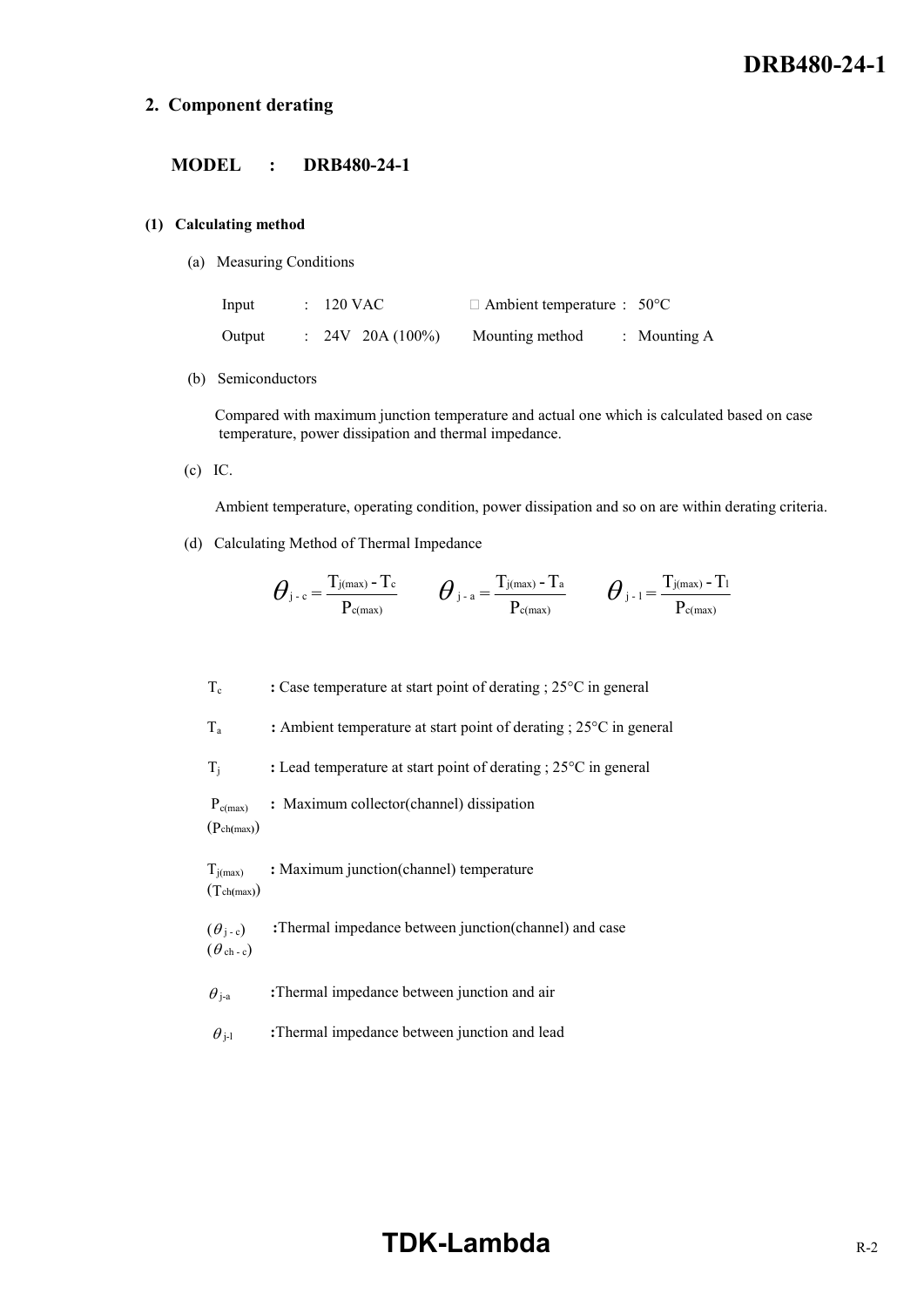## **(2) Component Derating List MODEL : DRB480-24-1**

| Location No.              | $Vin = 120VAC$                                                         | Load = $100\%$                                      | $Ta = 50^{\circ}C$ |
|---------------------------|------------------------------------------------------------------------|-----------------------------------------------------|--------------------|
| D11                       | Tjmax = $150^{\circ}$ C,                                               | $\theta$ j-c = 1.0°C/W                              |                    |
| <b>RS1007M</b>            | $Pd = 4W$ ,                                                            | $\triangle$ Tc = 4 $^{\circ}$ C                     | $Tc = 106$ °C      |
| <b>RECTRON</b>            | $Tj = Tc + ((\theta j - c) \times Pd) = 110^{\circ}C$                  |                                                     |                    |
|                           | $D.F. = 73%$                                                           |                                                     |                    |
| D <sub>3</sub>            | Tjmax = $175^{\circ}$ C,                                               | $\theta$ j-c = 2°C/W                                |                    |
| RURP860                   | $Pd = 1.8W$ ,                                                          | $\triangle$ Tc = 3.6°C,                             | $Tc = 86^{\circ}C$ |
| <b>FAIRCHILD</b>          | $Tj = Tc + ((\theta j - c) \times Pd) = 89.6$ °C                       |                                                     |                    |
|                           | $D.F. = 51.2%$                                                         |                                                     |                    |
| Q1<br><b>TK39N60X</b>     | Timax = $150^{\circ}$ C,<br>$Pd = 10W$ ,                               | $\theta$ j-c = 0.55°C/W,<br>$\triangle$ Tc = 5.5°C, | $Tc = 81.1$ °C     |
| <b>TOSHIBA</b>            | $Tj = Tc + ((\theta j - c) \times Pd) = 86.6$ °C                       |                                                     |                    |
|                           | $D.F. = 58\%$                                                          |                                                     |                    |
| Q2                        | Timax = $150^{\circ}$ C,                                               | $\theta$ j-c = 0.55°C/W,                            |                    |
| <b>TK39N60X</b>           | $Pd = 10W$ ,                                                           | $\Delta$ Tc = 5.5°C,                                | $Tc = 79.8$ °C     |
| <b>TOSHIBA</b>            | $Tj = Tc + ((\theta j - c) \times Pd) = 85.3$ °C<br>$D.F. = 57\%$      |                                                     |                    |
| $\overline{Q5}$           | $T1max = 150°C$ ,                                                      | $\theta$ j-c = 0.71°C/W                             |                    |
| <b>IPW60R160C6</b>        | $Pd = 2.5W,$                                                           | $\triangle$ Tc = 1.8°C,                             | $Tc = 85.6$ °C     |
| <b>INFINEON</b>           | $Tj = Tc + ((\theta j - c) \times Pd) = 87.4$ °C                       |                                                     |                    |
|                           | $D.F. = 58\%$                                                          |                                                     |                    |
| Q <sub>6</sub>            | $Tjmax = 150°C$ ,                                                      | $\theta$ j-c = 0.71°C/W                             |                    |
| IPW60R160C6               | $Pd = 2.5W,$                                                           | $\triangle$ Tc = 1.8°C,                             | $Tc = 87^{\circ}C$ |
| <b>INFINEON</b>           | $Tj = Tc + ((\theta j - c) \times Pd) = 88.8$ °C<br>$D.F. = 59\%$      |                                                     |                    |
| Q <sub>3</sub>            | $Tjmax = 175^{\circ}C$ ,                                               | $\theta$ j-c = 0.8°C/W,                             |                    |
| FDP085N10A                | $Pd = 4W$ ,                                                            | $\triangle$ Tc = 3.2°C,                             | $T_c = 110$ °C     |
| <b>FAIRCHILD</b>          | $Tj = Tc + ((\theta j - c) \times Pd) = 113.2$ °C                      |                                                     |                    |
|                           | $D.F. = 65%$                                                           |                                                     |                    |
| Q4<br>FDP085N10A          | Timax = $175^{\circ}$ C,<br>$Pd = 4W$ ,                                | $\theta$ j-c = 0.8°C/W<br>$\triangle$ Tc = 3.2°C    | $Tc = 112.6$ °C    |
| <b>FAIRCHILD</b>          | $T_1 = Tc + ((\theta i-c) \times Pd) = 115.8$ °C                       |                                                     |                    |
|                           | $D.F. = 66\%$                                                          |                                                     |                    |
| XU101                     | Tjmax = $150^{\circ}$ C,                                               | $\theta$ j-c = 150°C/W                              |                    |
| L6562                     | $Pd = 0.12W$ ,                                                         | $\triangle$ Tc = 18°C                               | $Tc = 87.5$ °C     |
| ${\cal S}{\cal T}$        | $Tj = Tc + ((\theta j - c) \times Pd) = 106^{\circ}C$<br>$D.F. = 71\%$ |                                                     |                    |
| XU100                     | Tjmax = $150^{\circ}$ C,                                               | $\theta$ j-c = 60°C/W                               |                    |
| L6699                     | $Pd = 0.36W,$                                                          | $\triangle$ Tc = 21.6°C                             | $Tc = 89^{\circ}C$ |
| ${\cal S}{\cal T}$        | $Tj = Tc + ((\theta j - c) \times Pd) = 110.6$ °C<br>$D.F. = 74\%$     |                                                     |                    |
| XU301                     | Timax = $150^{\circ}$ C,                                               | $\theta$ j-c = 100°C/W                              |                    |
| <b>TEA1995</b>            | $Pd = 0.12W$ ,                                                         | $\triangle$ Tc = 12°C                               | $Tc = 89.9$ °C     |
| $\ensuremath{\text{NXP}}$ | $Tj = Tc + ((\theta j - c) \times Pd) = 101.9$ °C                      |                                                     |                    |
|                           | $D.F. = 68\%$                                                          |                                                     |                    |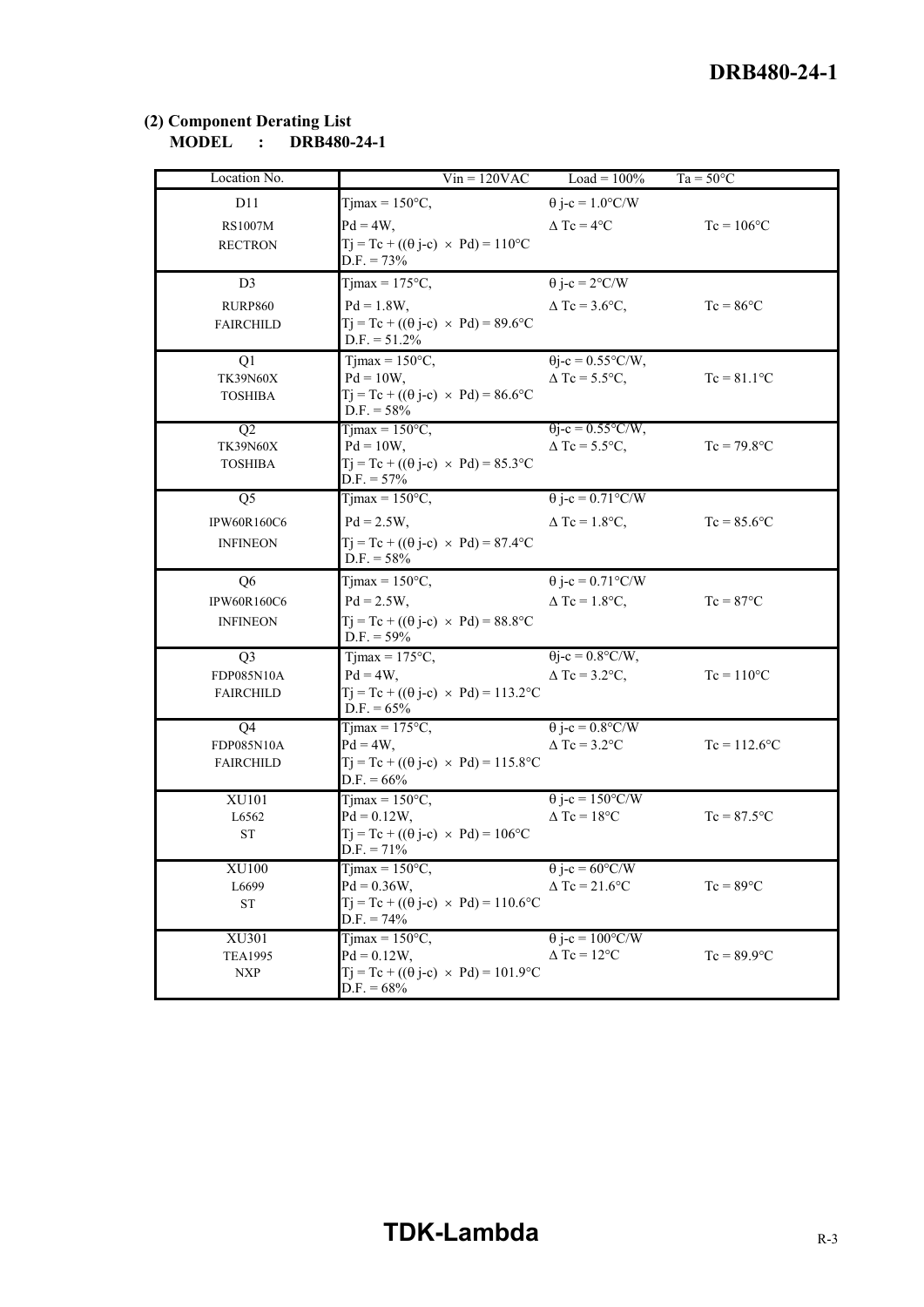## **3. Main** components temperature rise  $\Delta T$  list

## **MODEL : DRB480-24-1**

Condition:

| <b>Standard Mounting</b><br>Mounting Method (A) | <b>BECOOO</b><br><b>出现主题中</b><br><b>Tak-Lambida</b><br>145-054880<br><b>DAVID LIBE</b> |
|-------------------------------------------------|----------------------------------------------------------------------------------------|
| Input Voltage (VAC)                             | 120                                                                                    |
| Output Voltage (VAC)                            | 24                                                                                     |
| Output Current (A)                              | 20                                                                                     |

|                        |                          |                                       | DT Temperature rise $(^{\circ}C)$       |
|------------------------|--------------------------|---------------------------------------|-----------------------------------------|
| <b>Output Derating</b> |                          | $I_0 = 100\%$<br>$(Ta = 50^{\circ}C)$ | $I_0 = 62.5 \%$<br>$(Ta = 70^{\circ}C)$ |
| Location No            | Parts Name               | Mounting                              | Mounting                                |
| L2                     | <b>BALUN COIL</b>        | (A)<br>50                             | (A)<br>34                               |
| IA                     | <b>RESONANT COIL</b>     | 55                                    | 38                                      |
| L1                     | PFC COIL                 | 53                                    | 40                                      |
| TX1                    | <b>MAIN TRANSFORMER</b>  | 61                                    | 40                                      |
| D11                    | <b>BRIDGE DIODE</b>      | 56                                    | 38                                      |
| D <sub>3</sub>         | PFC DIODE                | 36                                    | 25                                      |
| Q1                     | PRIMARY MOS FET          | 31                                    | 22                                      |
| Q2                     | PRIMARY MOS FET          | 30                                    | 21                                      |
| Q <sub>3</sub>         | SECONDARY MOS FET        | 60                                    | 34                                      |
| Q4                     | <b>SECONDARY MOS FET</b> | 63                                    | $\overline{35}$                         |
| Q5                     | PRIMARY MOS FET          | 36                                    | 24                                      |
| Q <sub>6</sub>         | PRIMARY MOS FET          | 37                                    | 25                                      |
| U <sub>2</sub>         | CHIP OPTO COUPLER        | 41                                    | 29                                      |
| U <sub>3</sub>         | CHIP OPTO COUPLER        | 41                                    | 29                                      |
| <b>XU100</b>           | IC                       | 39                                    | 28                                      |
| XU101                  | IC                       | 38                                    | 29                                      |
| XU301                  | IC                       | 40                                    | 27                                      |
| XU402                  | PHOTO RELAY              | 48                                    | 24                                      |
| C <sub>5</sub>         | E. CAP                   | 27                                    | 19                                      |
| C9                     | E. CAP                   | 50                                    | 33                                      |
| C10                    | E. CAP                   | 29                                    | 22                                      |
| C13                    | E. CAP                   | 42                                    | 30                                      |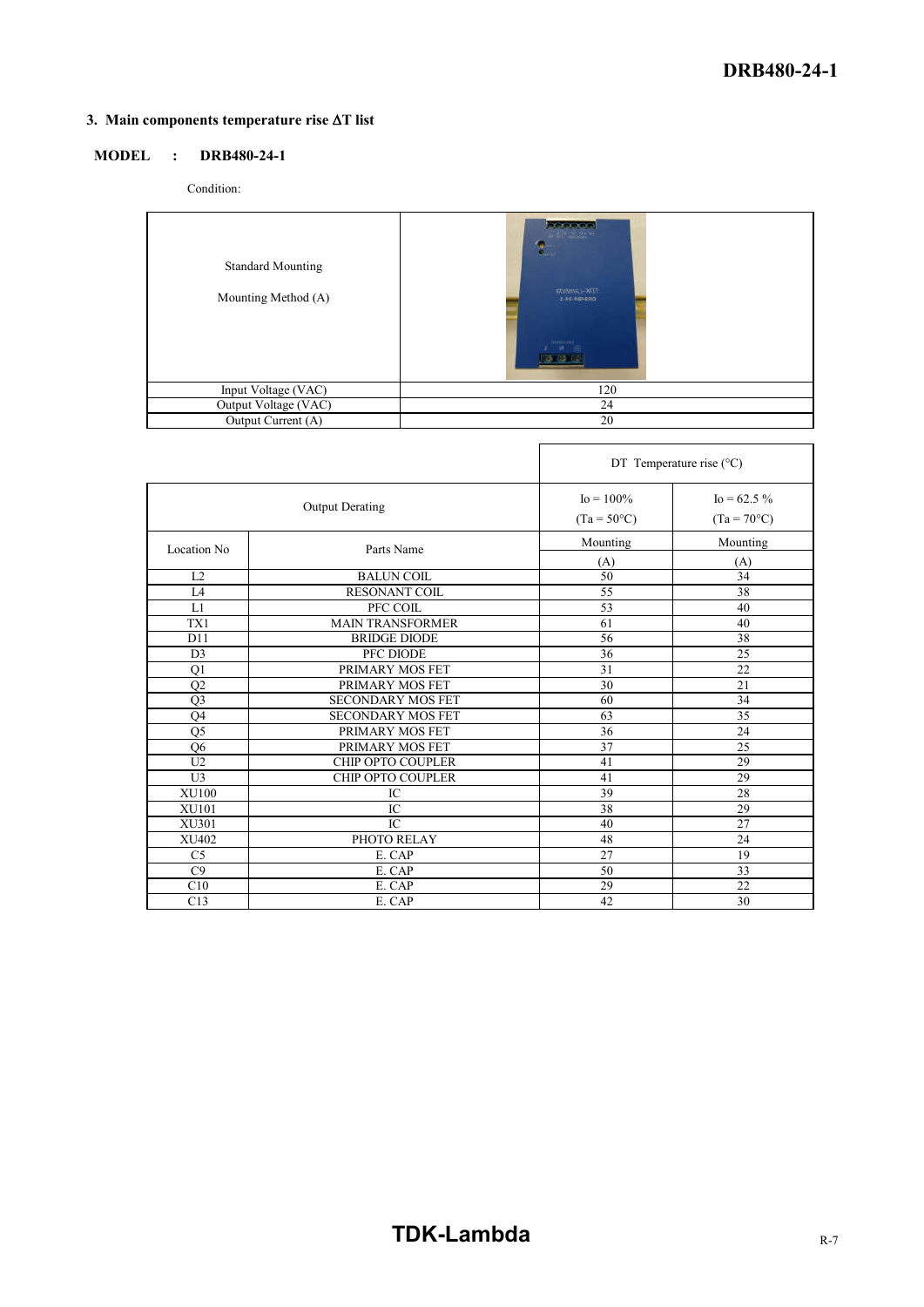## **3. Main** components temperature rise  $\Delta T$  list

## **MODEL : DRB480-24-1**

Condition:

| <b>Standard Mounting</b><br>Mounting Method (A) | 200000<br><b>TANK MENT</b><br>F.<br>The Lambda<br><b>I AS OBABRO</b><br>DOMESTIC: AREE |
|-------------------------------------------------|----------------------------------------------------------------------------------------|
| Input Voltage (VAC)                             | 240                                                                                    |
| Output Voltage (VAC)                            | 24                                                                                     |
| Output Current (A)                              | 20                                                                                     |

|                        |                          | DT Temperature rise $(^{\circ}C)$     |                                        |  |
|------------------------|--------------------------|---------------------------------------|----------------------------------------|--|
| <b>Output Derating</b> |                          | $I_0 = 100\%$<br>$(Ta = 50^{\circ}C)$ | $I_0 = 62.5\%$<br>$(Ta = 70^{\circ}C)$ |  |
| Location No            | Parts Name               | Mounting<br>(A)                       | Mounting<br>(A)                        |  |
| L2                     | <b>BALUN COIL</b>        | 32                                    | 24                                     |  |
| L <sub>4</sub>         | <b>RESONANT COIL</b>     | 56                                    | 45                                     |  |
| L1                     | PFC COIL                 | 47                                    | 38                                     |  |
| TX1                    | <b>MAIN TRANSFORMER</b>  | 58                                    | 49                                     |  |
| D11                    | <b>BRIDGE DIODE</b>      | 44                                    | 30                                     |  |
| D <sub>3</sub>         | PFC DIODE                | 36                                    | 37                                     |  |
| Q1                     | PRIMARY MOS FET          | 31                                    | 29                                     |  |
| Q2                     | PRIMARY MOS FET          | 30                                    | 30                                     |  |
| Q3                     | <b>SECONDARY MOS FET</b> | 57                                    | 46                                     |  |
| Q4                     | <b>SECONDARY MOS FET</b> | 63                                    | 52                                     |  |
| Q5                     | PRIMARY MOS FET          | 38                                    | 30                                     |  |
| Q6                     | PRIMARY MOS FET          | 39                                    | 31                                     |  |
| U2                     | <b>CHIP OPTO COUPLER</b> | 41                                    | 35                                     |  |
| U <sub>3</sub>         | CHIP OPTO COUPLER        | 39                                    | 34                                     |  |
| C <sub>5</sub>         | E. CAP                   | 20                                    | 15                                     |  |
| C9                     | E. CAP                   | 38                                    | 24                                     |  |
| C10                    | E. CAP                   | 30                                    | 22                                     |  |
| C13                    | E. CAP                   | 45                                    | 27                                     |  |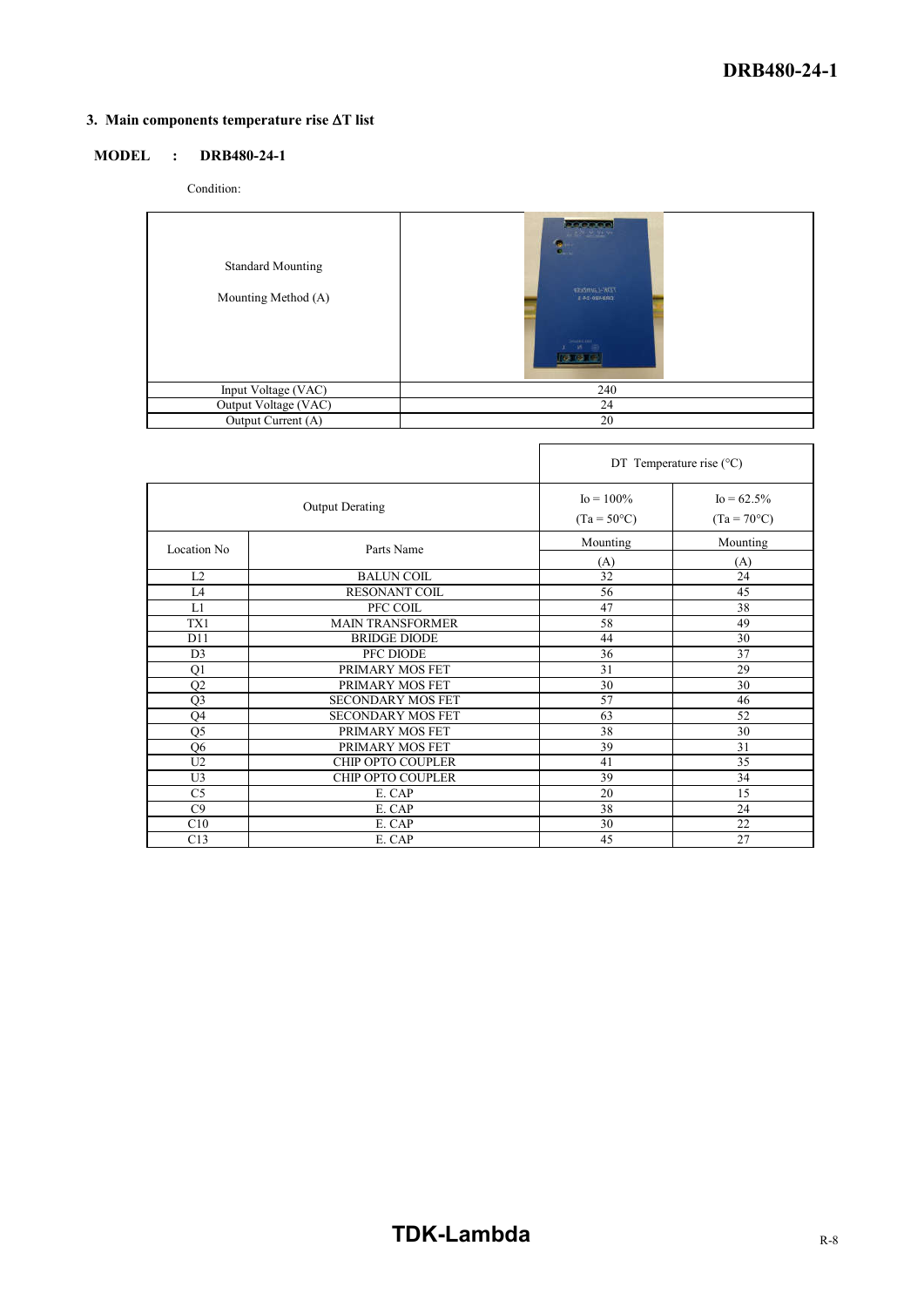#### **4. Electrolytic capacitor lifetime**



#### $Vin = 230VAC$

| $Ta =$ | $40^{\circ}$ C 100% load |
|--------|--------------------------|
| $Ta =$ | $50^{\circ}$ C 100% load |

Lifetime 5.5years Lifetime 2.8years

Note : E-cap life calculation is based on 24hrs/day operation. eg For 12Hrs/day operation life numbers will double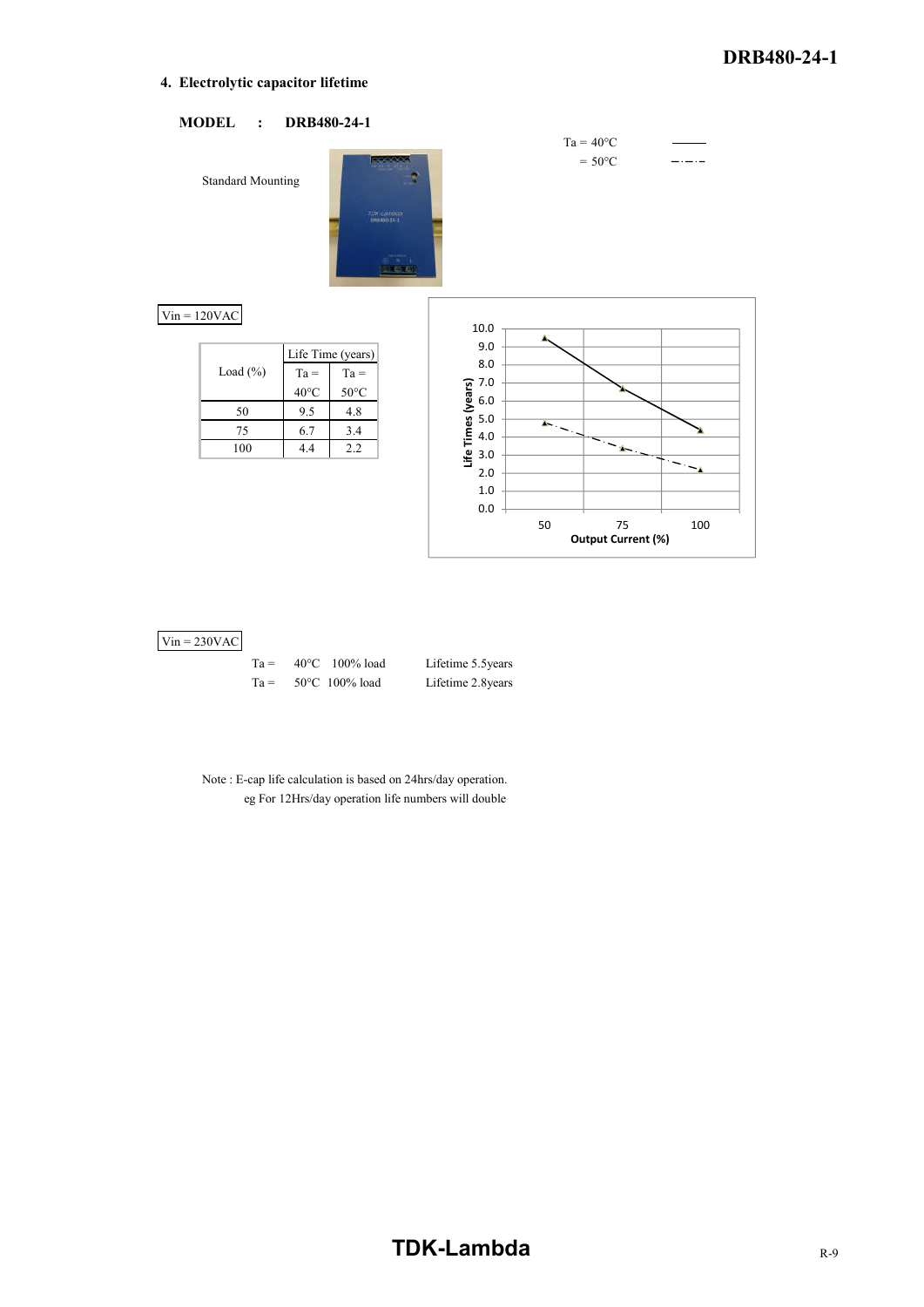#### **5. Vibration Test**

### **MODEL : DRB480-24-1**

#### **(1) Vibration Test Class**

Frequency Variable Endurance Test

#### **(2) Equipment Used**

| Controller    | Dactron shaker control system  |
|---------------|--------------------------------|
| Vibrator      | Ling Dynamic system Ltd shaker |
| Accelerometer | PA500 power amplifier          |

#### **(3) The Number Of D.U.T. (Device Under Test)**

1 Unit

#### **(4) Test Conditions**

| Sweep Frequency | $10 - 500$ Hz            | Direction     | X, Y, Z          |
|-----------------|--------------------------|---------------|------------------|
| Sweep Time      | 1 minute                 | Test Time     | 1 hour each axis |
| Acceleration    | 2.2G                     | Non-operation |                  |
| Mounting        | <b>Standard Mounting</b> |               |                  |

#### **(5) Test Method**



Fix the PSUT on the mounting rail with stopper on each corner. Standard mounting position as per picture above.

#### **(6) Test results - visually OK and functions after test**